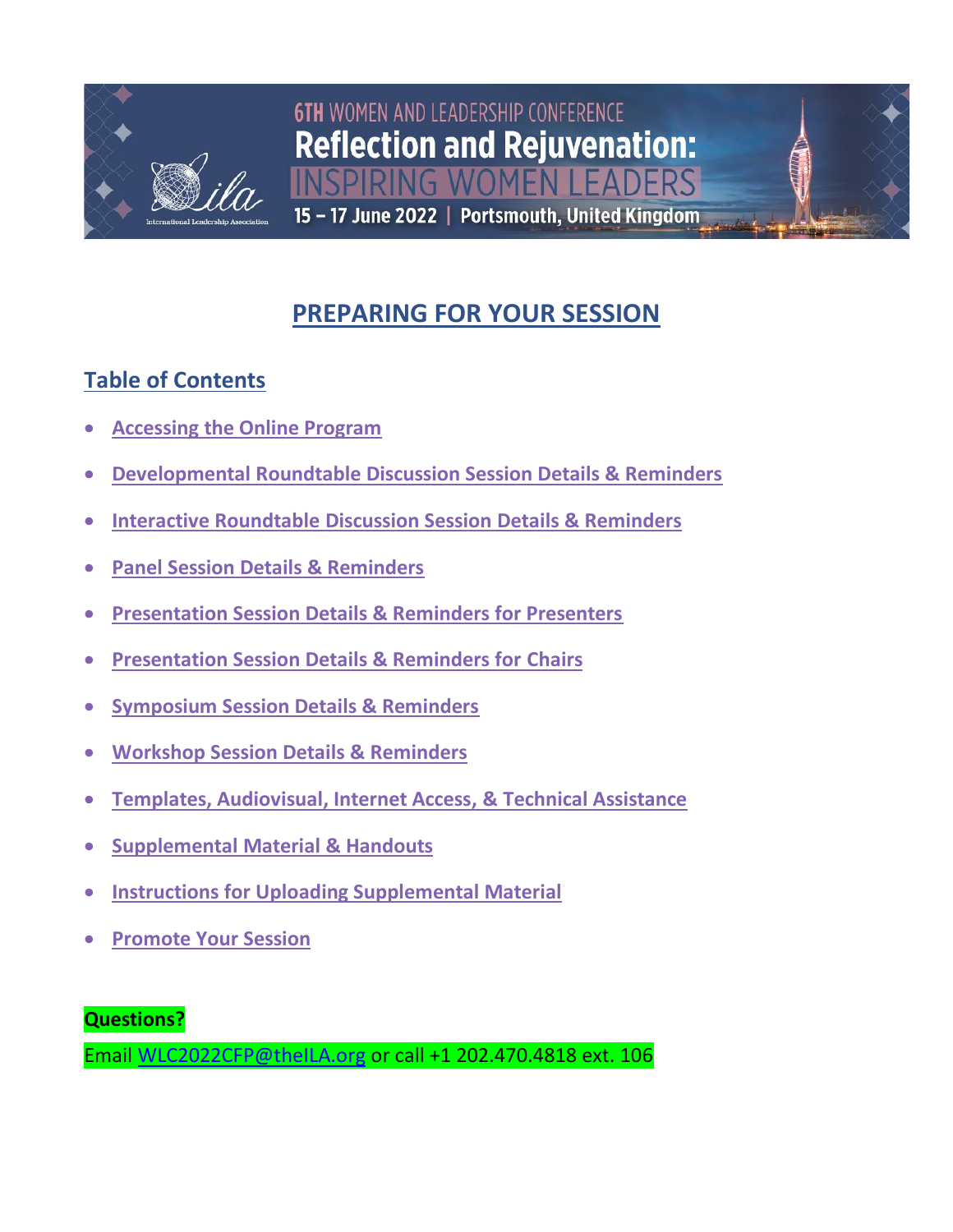### **Accessing the Online Program**

<span id="page-1-0"></span>We encourage you to confirm the date, time, and location of your session and **explore the full conference program** before you arrive in Portsmouth!

For participants in **Presentation sessions**, please note that the number of presentations in your session may have changed since you received your scheduling notice.

Access the online program at [https://convention2.allacademic.com/one/ila/wlc22/.](https://convention2.allacademic.com/one/ila/wlc22/)

**Viewing** the online program does not require logging in; simply click on one of the browsing/searching options on the menu on the left side of the page or use the search field at the top of the page. The quickest way to find your session schedule is to enter your last name in the search field; however, you can search by several different factors such as session title, presentation title, affiliation, etc.



**Signing in** allows you to **create and save a personal schedule** for the conference. Click on "Sign In" on the left side of the page.

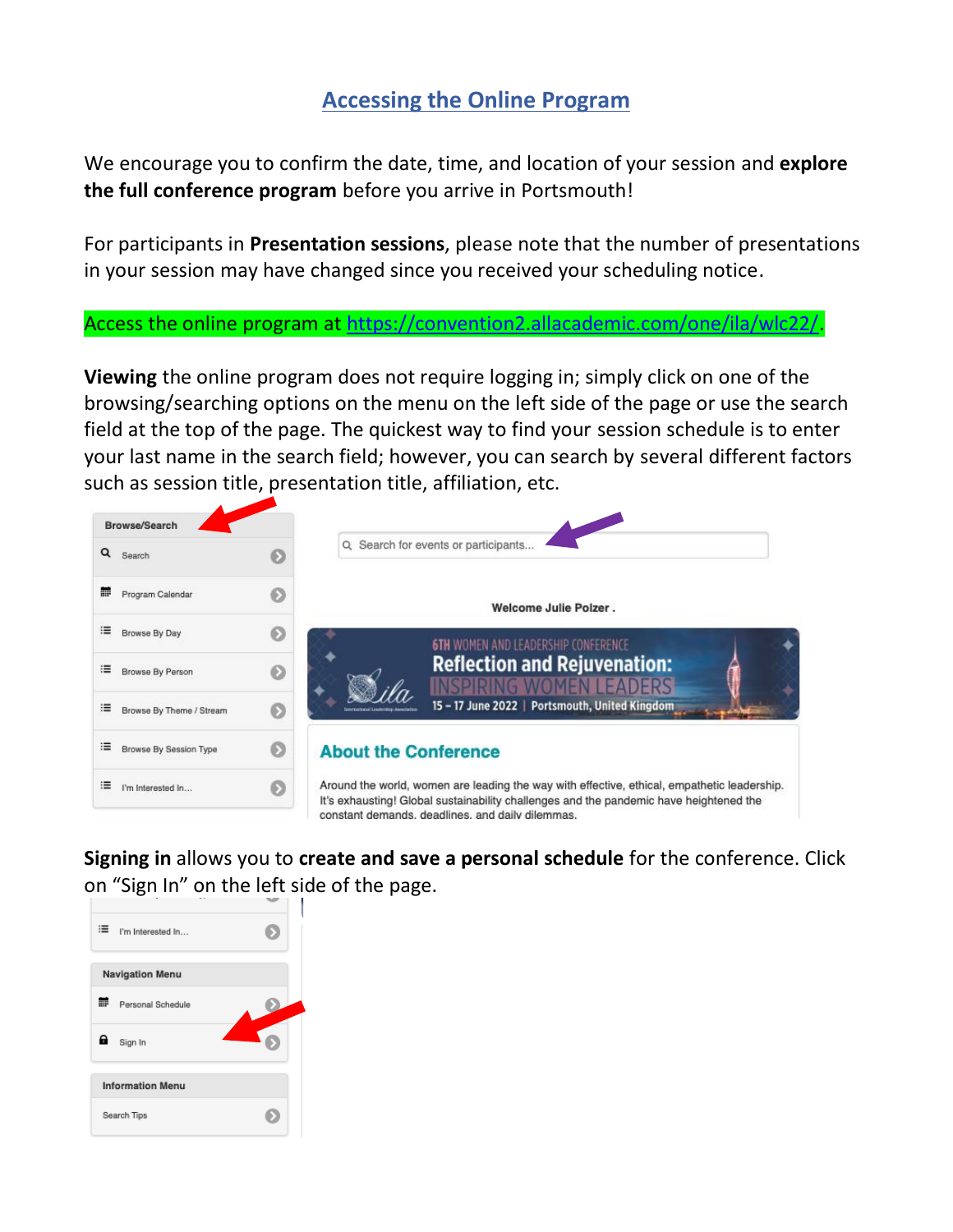Then enter your ILA username and password and click the "Sign In" button.



If you cannot remember your username and password, use the appropriate link in the sign in box to retrieve your information. Please do not create a new profile.

To **build** your personal schedule, click on the calendar symbol associated with a session. The symbol can be found to the left of the title in the search results…



…OR at the top of a session's information page.



To **view** your personal schedule, click on "Personal Schedule" in the Navigation Menu.

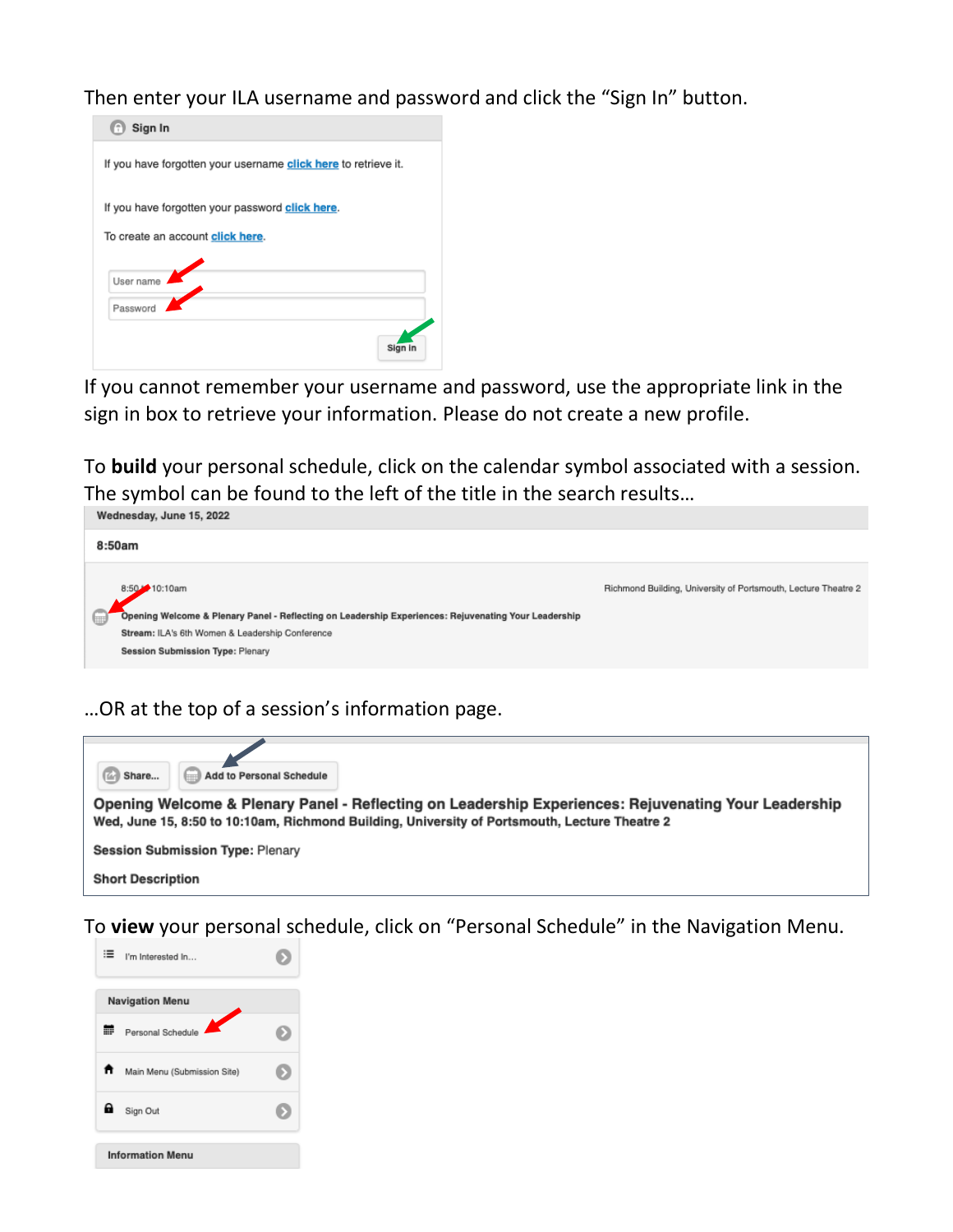All registrants will be able to download the conference app in early June. The app will contain basic information about the sessions. Complete details (e.g., full descriptions) will be housed in the online program. All registrants will also receive a PDF of the program.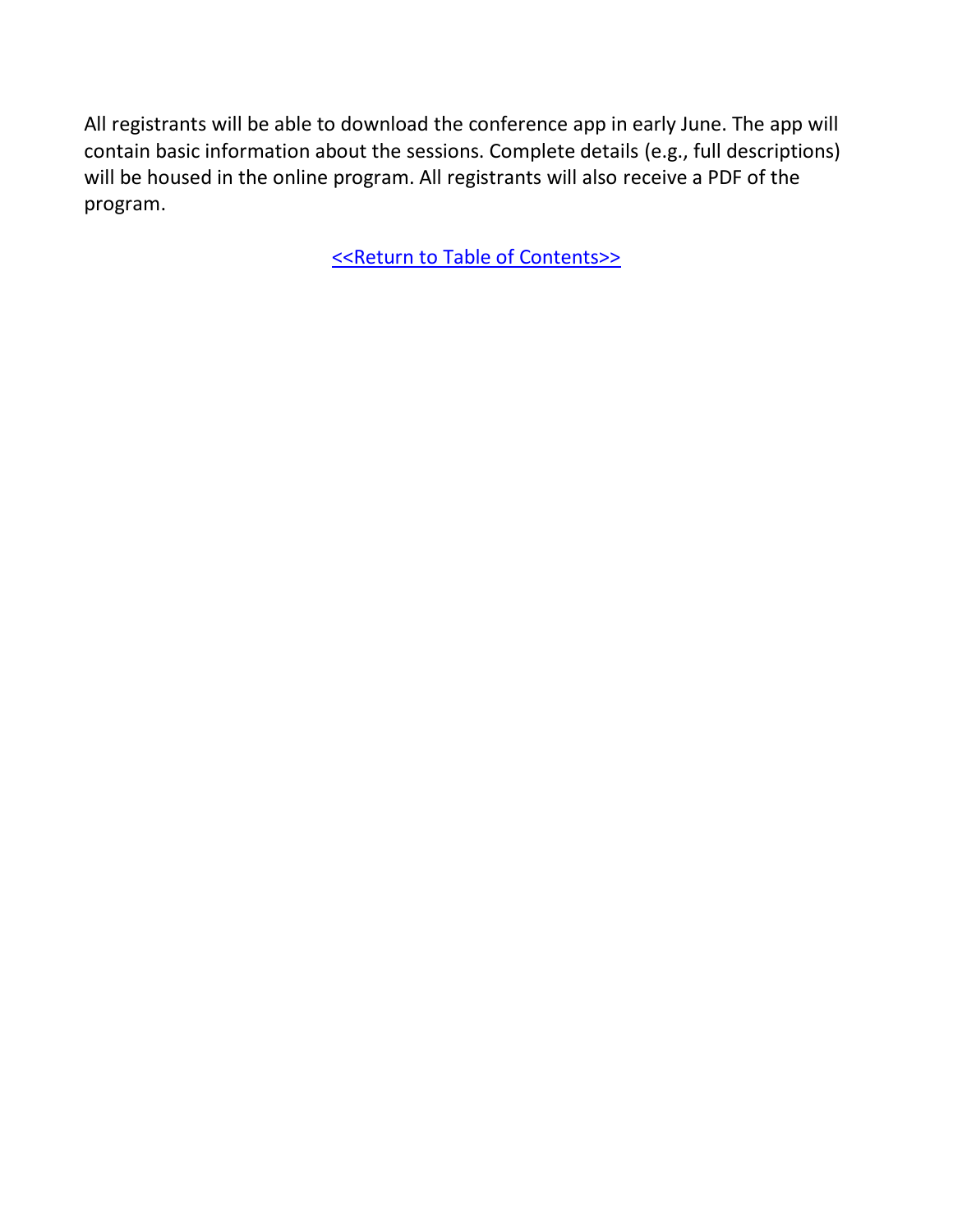### <span id="page-4-0"></span>**Developmental Roundtable Discussion (DRD) Session Details & Reminders**

Developmental Roundtable Discussions are designed for individuals who are at various stages of their projects and are interested in receiving feedback. Their goal is to build a community of scholars who can support, challenge, and collaborate. Two senior scholars will chair/facilitate the session.

■ **By 01 June**, upload material you want to share with your fellow presenters and the senior scholars/session chairs (see **[Instructions for Uploading Supplemental Material](#page-17-0)**). Examples of material to upload include papers, cases, drafts, proposals, or a combination thereof.

■ **Between 02 June and the conference**, review the material that has been uploaded by the other presenters in your session. Come to your session prepared to provide valuable and constructive feedback.

To access the material, simply go to your session in the [online program,](https://convention2.allacademic.com/one/ila/wlc22/) click on a presentation title, and then click on the "Download" link at the top of the presentation's information page.



### **Benevolent Sexism and Female Leader Self-Efficacy**

 **Prepare a 4-5-minute overview of your project or study (not a formal presentation) and a short list of two to three questions** for which you would like suggested direction and advice. The chairs and other session participants will ask clarifying questions, offer suggestions, and help address hidden assumptions and potential challenges.

■ Arrive 10-15 minutes before your session begins so you have time to get the "lay of the land" and meet the session chairs and other presenters in your session.

 **Electricity and AV equipment will not be available.** Presenters will not use slides or give formal presentations but are welcome to bring handouts (see the section below on "Supplemental Material and Handouts").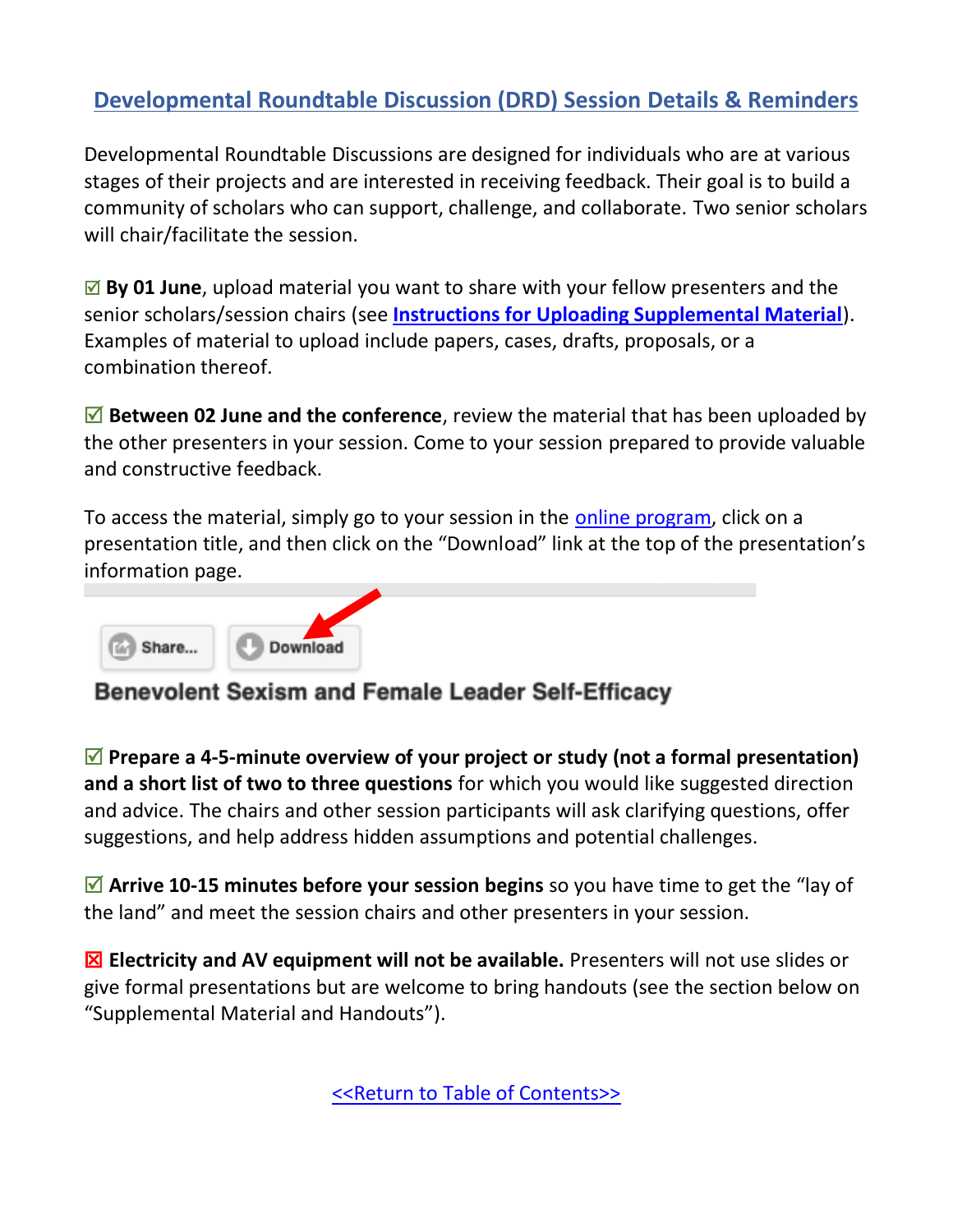### <span id="page-5-0"></span>**Interactive Roundtable Discussion (IRD) Session Details & Reminders**

The Interactive Roundtable Discussion format is an excellent venue for getting targeted feedback and meeting colleagues. The presenter(s) will frame the topic, pose questions, and facilitate a discussion with participants. **A traditional/formal presentation is not appropriate for this session type.** You can allow participants to steer the discussion, or you can ask specific questions of the participants if you are looking for targeted feedback. Come prepared with several questions to start/keep the discussion rolling.

IRD sessions will take place at the location of and just prior to lunch. Please stay at your table during the 25-minute session during which time attendees may join for the entire time or move between tables. You are also invited to stay at your designated table through lunch if you wish to continue the conversation beyond the allotted 25 minutes of the session.

■ Arrive 5-10 minutes early so that you can find your table (your session title will be on display) and be prepared to begin at 11:45. Note that the session will be held at The Hub Café in the Dennis Sciama Building, which is across the street from the Richmond Building, where all concurrent sessions take place. Please take this into consideration when planning your arrival at the session.

 When the session begins, take a few moments to **give a brief overview of your topic**, then facilitate a discussion with participants.

 $✓$  Prepare **questions** for your attendees to keep the conversation going.

 $\triangledown$  Let attendees know if you will stay through lunch, and if so, invite them to join you to continue the conversation.

■ Let the audience know if you have uploaded **[supplemental material](#page-15-0)** to the online program.

**X** No electricity or AV equipment will be provided. If you would like to enhance your IRD with visuals or sound, you are welcome to use your own laptop at your table; however, there will be no access to electrical outlets, so please be sure your computer battery is fully charged.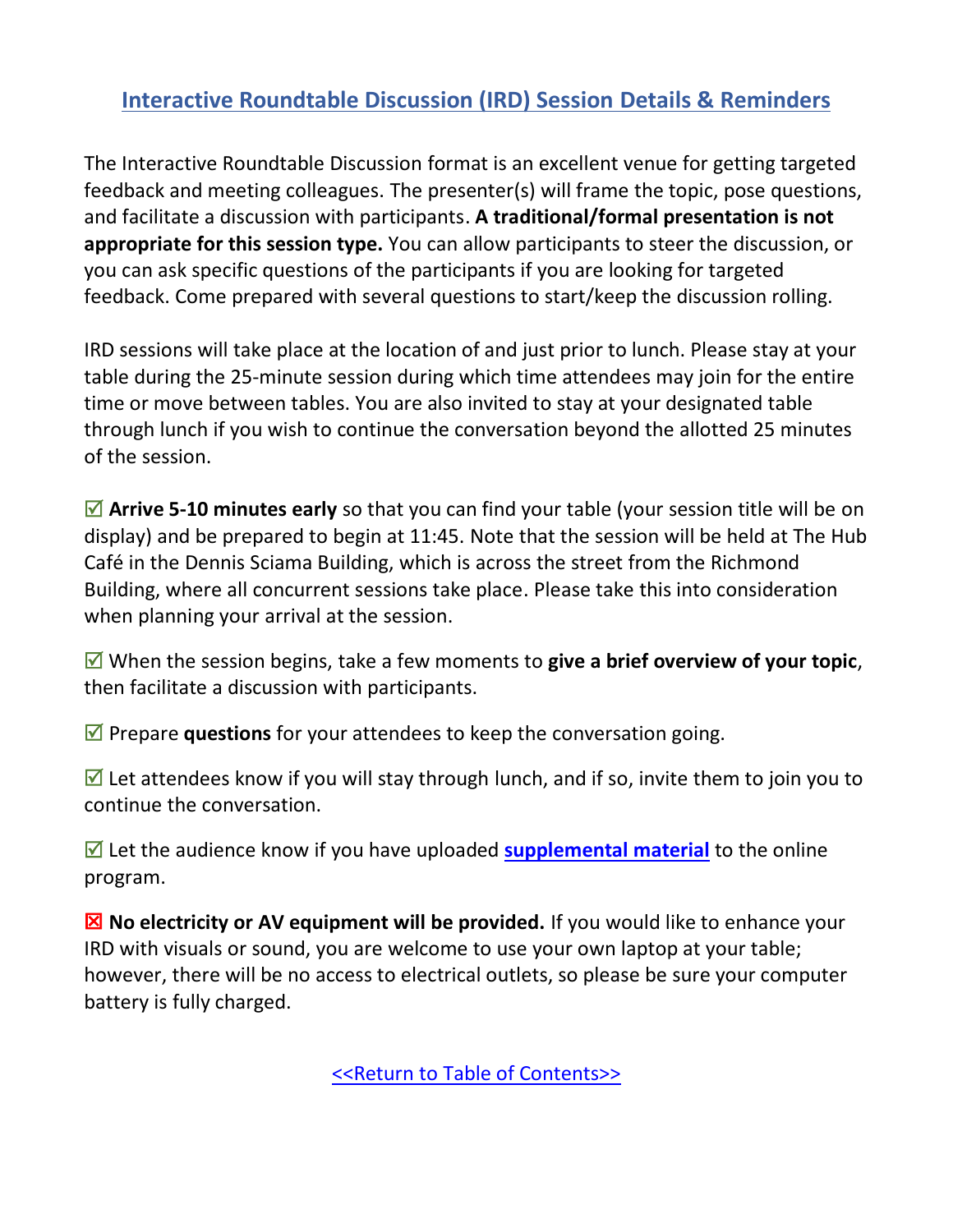### **Panel Session Details & Reminders**

<span id="page-6-0"></span>A Panel session is an **informed discussion** and/or debate on a topic by panelists with contrasting or complementary points of view, moderated by a Chair, with time reserved for audience participation, questions, and comments.

While panelists are encouraged to make short opening comments, most of the session time should be spent in unscripted discussion or debate amongst the panelists. **Formal presentations are not appropriate for this type of session.** Here are a few things to remember as you plan for your session:

 **Panelists and the chair should coordinate before the conference** and plan a session that is carefully moderated, engaging, and interactive. Include time for audience participation, questions, and comments.

■ Arrive 10-15 minutes before your session begins so you have time to get the "lay of the land" and connect with others in your session.

 $\boxed{ }$  The **Chair** acts as a facilitator by briefly introducing the overall panel/panelists, posing discussion questions as necessary, moderating audience participation, and assisting with the session's flow.

 **Do not give formal presentations during the session.** Panelists can prepare brief opening comments, but formal presentations are not appropriate.

 $\blacksquare$  While formal presentations are not permitted, AV equipment will be available in session rooms if you want to enhance the discussion with visuals or sound.

■ Let the audience know if you have uploaded **[supplemental material](#page-15-0)** to the online program. The original submitter should collect material from panelists, compile it into one PDF file, and upload it to the online program.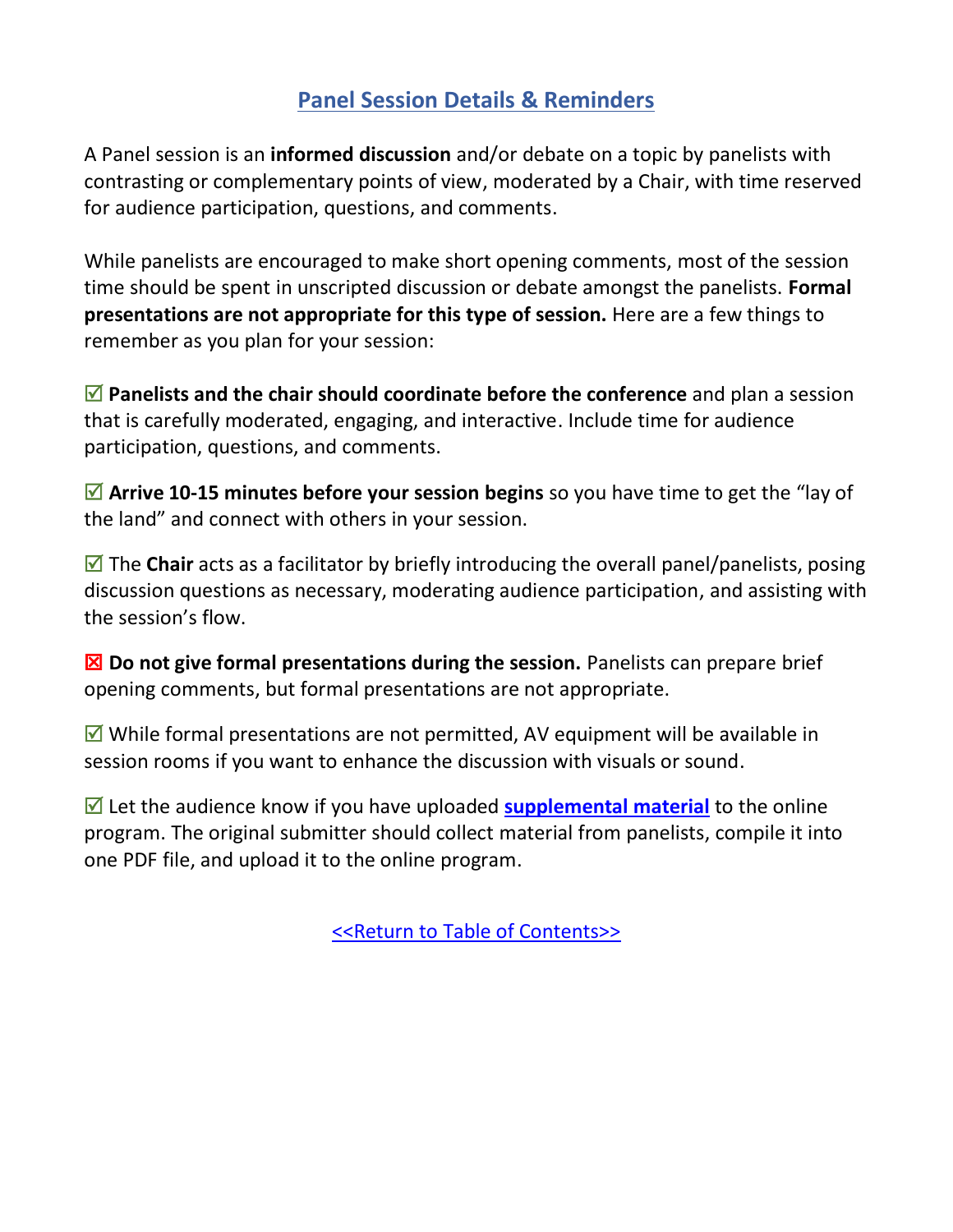### **Presentation Session Details & Reminders for Presenters**

<span id="page-7-0"></span>A Presentation Session is a grouping of 2-4 related presentations on research and/or practice-based work that are presented in a concise, oral manner. Sessions are moderated by a [chair.](#page-8-0) PowerPoint or other slides/visuals may be used.

Presentation time is shared equally, with 10-15 minutes reserved at the end for collective Q&A/discussion. Be sure to check the online program to see how many presentations will take place during your session.

- If your session has 2 presentations, prepare a 10-minute presentation.
- If your session has 3 presentations, prepare a 12-minute presentation.
- If your session has 4 presentations, prepare a 12-minute presentation.

A well-planned, thought-provoking presentation will ensure that your audience stays engaged during your presentation. Here are a few things to remember as you plan for your session:

 $\boxed{\blacksquare}$  **Create a dynamic and engaging presentation**. If using PowerPoint slides, be sure that the slides enhance and are not a replacement for what you are saying. In other words, keep bullet points and text to a minimum and don't just read your slides to the audience. **Please practice and make sure your timing works.**

 Bring your presentation material on a **USB drive/memory stick**, if applicable. Note that while there is Internet access in the session rooms, do not rely on a cloud drive or online storage site to load your presentation onto the provided laptop.

■ Arrive 10-15 minutes before your session begins so you have time to load your presentation on to the laptop, get the "lay of the land", and connect with the chair and other presenters in your session.

■ During your presentation, **be aware of the session chair**. They will be keeping time and will give you a 2-minute warning and "times up" signal. Presentations will be in the same order as they are listed in the program.

■ Let the audience know if you have uploaded **[supplemental material](#page-15-0)** to the online program.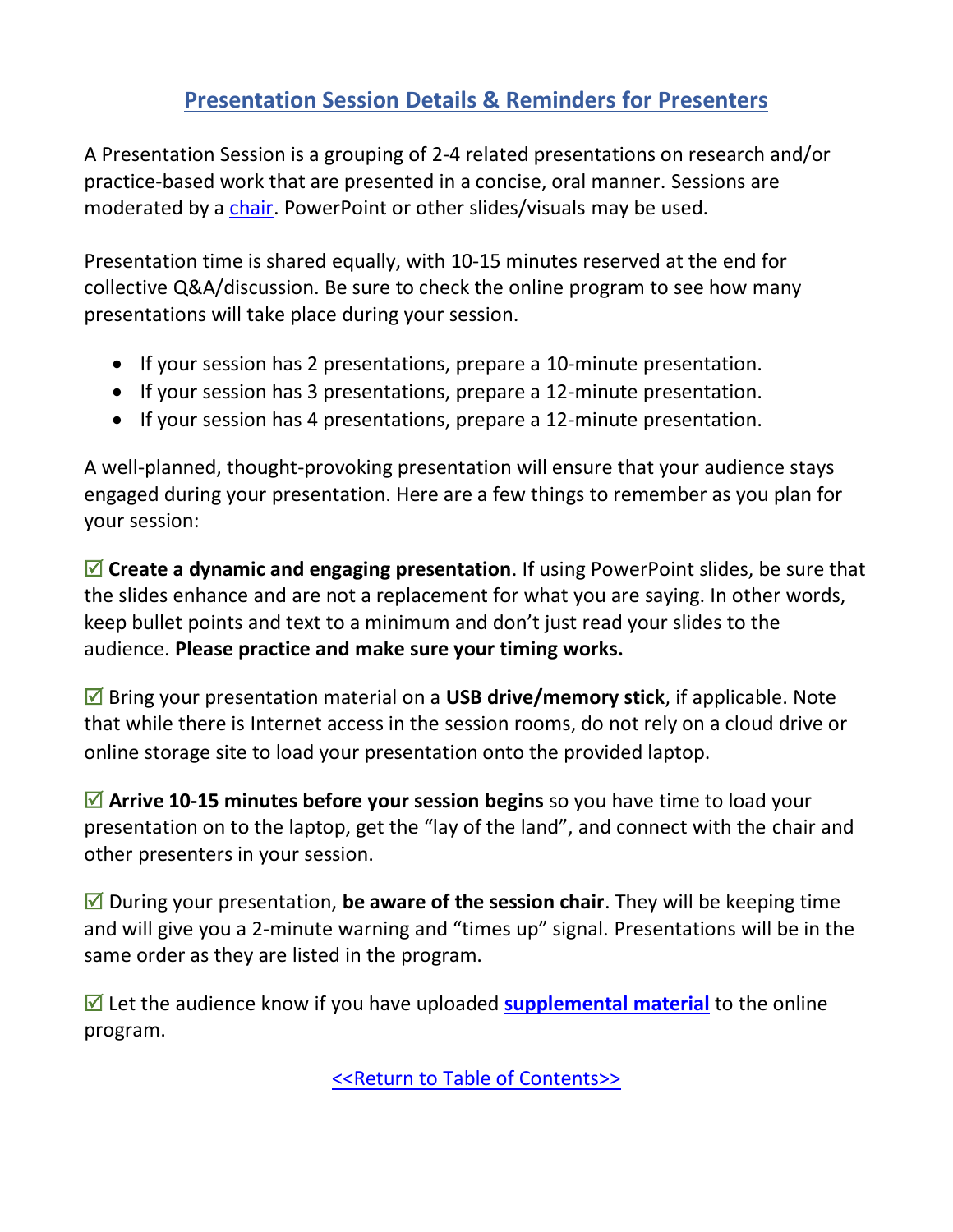### **Presentation Session Details & Reminders for Chairs**

<span id="page-8-0"></span>A Presentation Session is a grouping of 2-4 related presentations on research and/or practice-based work that are presented in a concise, oral manner. Sessions are moderated by a chair. PowerPoint or other slides/visuals may be used.

Presentation time is shared equally, with 10-15 minutes reserved at the end for collective Q&A/discussion. Be sure to check the online program to see how many presentations will take place during your session.

- If the session has 2 presentations, each presentation has 10 minutes to present.
- If the session has 3 presentations, each presentation has 12 minutes to present.
- If the session has 4 presentations, each presentation has 12 minutes to present.

The **role of the chair** is to help the session flow smoothly:

 **Review the detailed abstracts** provided in the [online program](#page-1-0) for each presentation in the session prior to the conference. Familiarizing yourself with the content of the session will help you facilitate a dynamic and engaging session**.**

 **Arrive 10-15 minutes before your session begins** so you have time to introduce yourself to the presenters and go over the session flow with them.

 $\boxed{ }$  **Remind presenters to load presentation material on to the provided laptop** before the session starts and be sure they can open/start it. If any technical difficulties occur during the session, please notify the University of Portsmouth student assigned to your room. They will be able to assist or find a technician to help.

 **Confirm presentation time** with the presenters (see timing above); agree on **2 minute warning and "time's up!" signals**. Remember that 10-15 minutes should be spent after all have presented on collective Q&A/discussion with the audience. We find that it is more dynamic if Q&A is held at the end after everyone presents, creating the opportunity for multiple perspectives on a question or synthesis of comments.

■ Act as **time guardian** by starting and ending the session (and each presentation within) on time. Make sure you bring a time piece with you!

 **Introduce presenters** (just as listed in program: name, organization, presentation title). As necessary, give each one a 2-minute warning and the "time's up!" signal. At the end of each presentation, warmly thank the presenter. Be sure to follow the presentation order as listed in the program. Some conference attendees will come to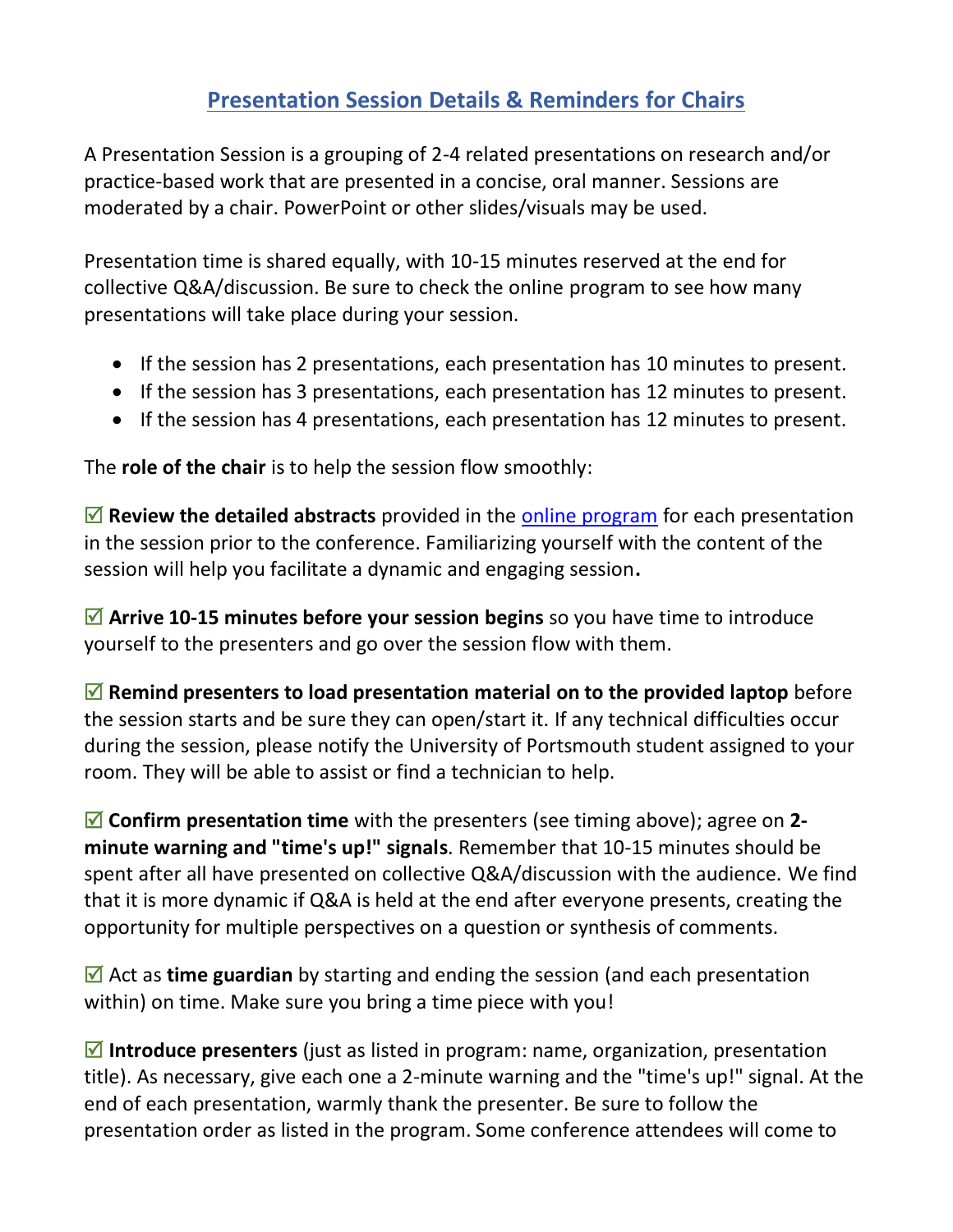the room just to hear one presentation, timing their arrival in accordance with where that presentation is listed in the session: first, second, third, etc.

■ Moderate questions/comments to maximize participation. Please don't let one presenter or audience member dominate.

 **Wrap up the session**. Thank the presenters and the audience for attending. Be aware of what follows your session. If there is a break or it's the last session of the day, you can go over by a few minutes. If there is another session, end on time.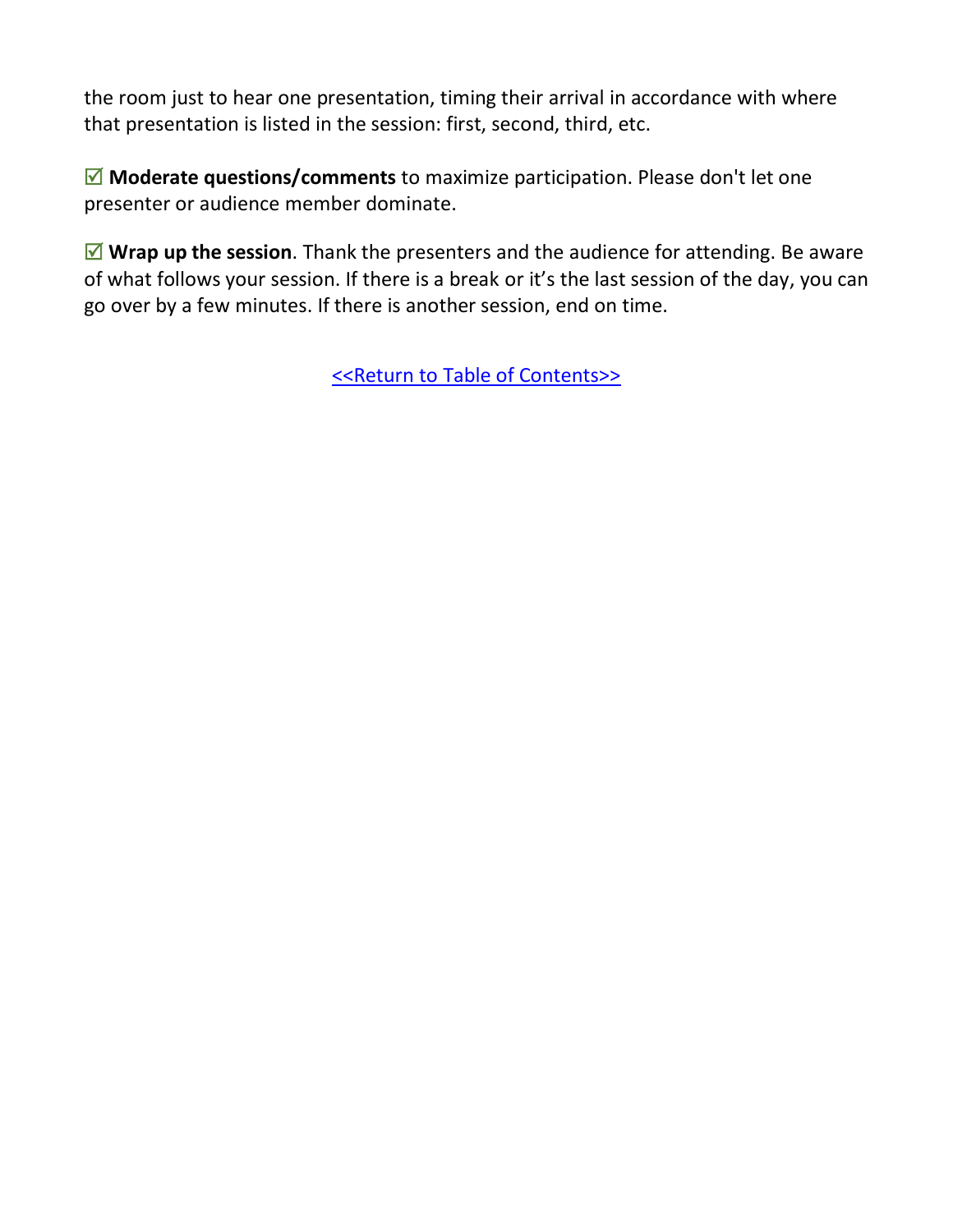### **Symposium Session Details & Reminders**

<span id="page-10-0"></span>A Symposium session is a group of concise, oral presentations on a specific common topic facilitated by the Chair, with time reserved for commentary by the Discussant, as well as Q&A/discussion from the audience.

#### *BEFORE THE CONFERENCE*

 **The Chair, Discussant, and presenters should coordinate prior to the conference** to determine how time will be shared between the presentations, Discussant's analysis, and Q&A/discussion with the audience.

 **Presenters: Create a dynamic and engaging presentation**. If using PowerPoint slides, be sure that the slides enhance and are not a replacement for what you are saying. In other words, keep bullet points and text to a minimum and don't just read your slides to the audience. **Please practice and make sure your timing works.**

■ Discussant: Familiarize yourself with the presentations, note at least one interesting aspect of each, draft a few questions, and identify the links between the presentations.

■ Chair: Make sure you understand the flow and timing of the session. Familiarize yourself with the participants and presentations so you can introduce each segment of the session.

#### *AT THE SESSION*

■ All: Arrive 10-15 minutes before your session begins so presenters have time to load presentations on to the laptop and all can review the plan for the session and be prepared for an on-time start.

 **Presenters:** Bring your presentation material on a **USB drive/memory stick**, if applicable. Note that while there is Internet access in the session rooms, do not rely on a cloud drive or online storage site to load your presentation onto the provided laptop.

 $\blacksquare$  **Chair:** Introduce and thank each presenter and the Discussant, keep time so none of the segments (presentation plus any questions) go over, and moderate any discussion after all have presented.

■ Discussant: Share brief and constructive feedback, suggest areas for further exploration or implications for the field, and offer themes or questions that bridge the presentations.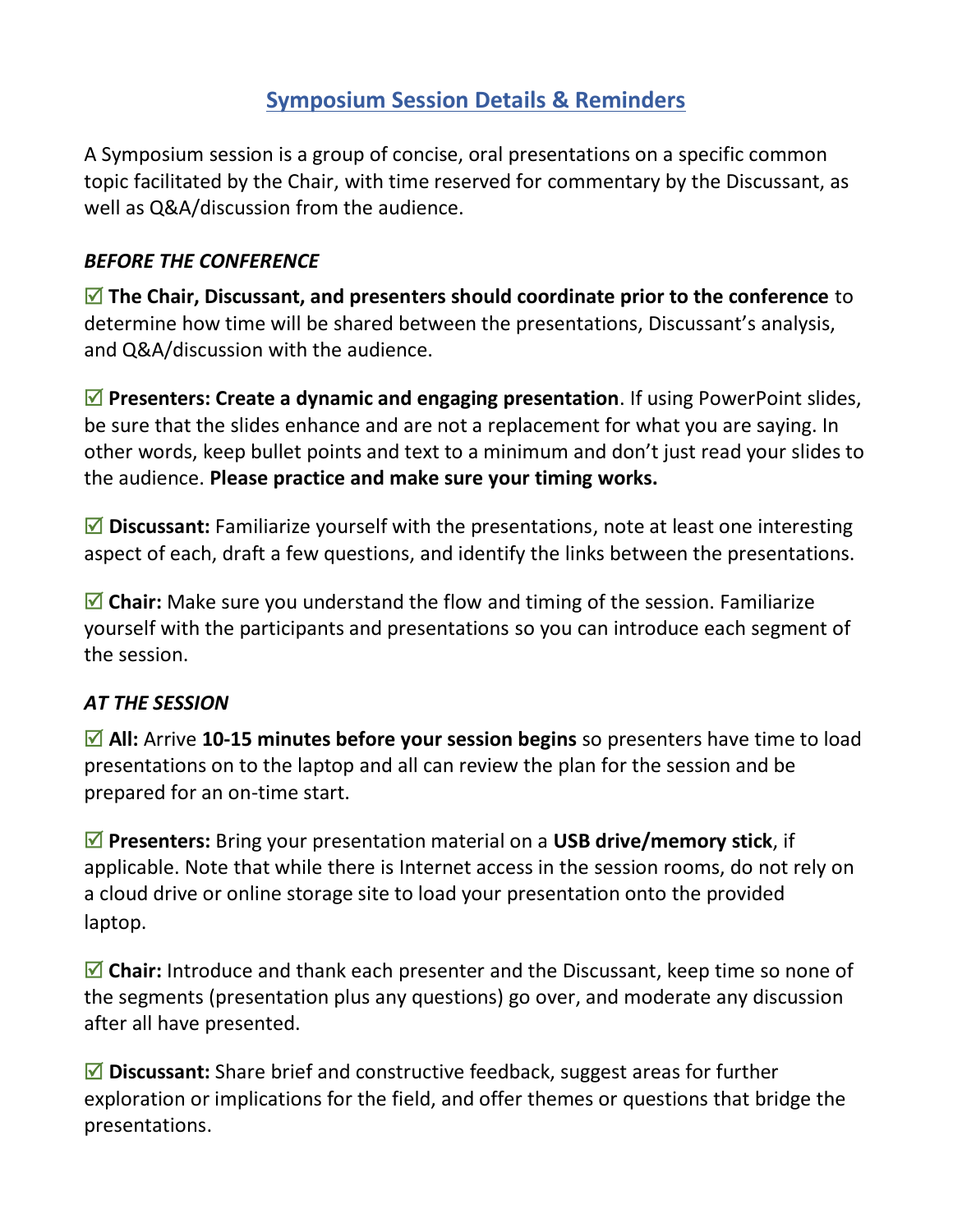■ Let the audience know if you have uploaded **[supplemental material](#page-15-0)** to the online program. The original submitter should collect material from presenters, compile it into one PDF file, and upload it to the online program.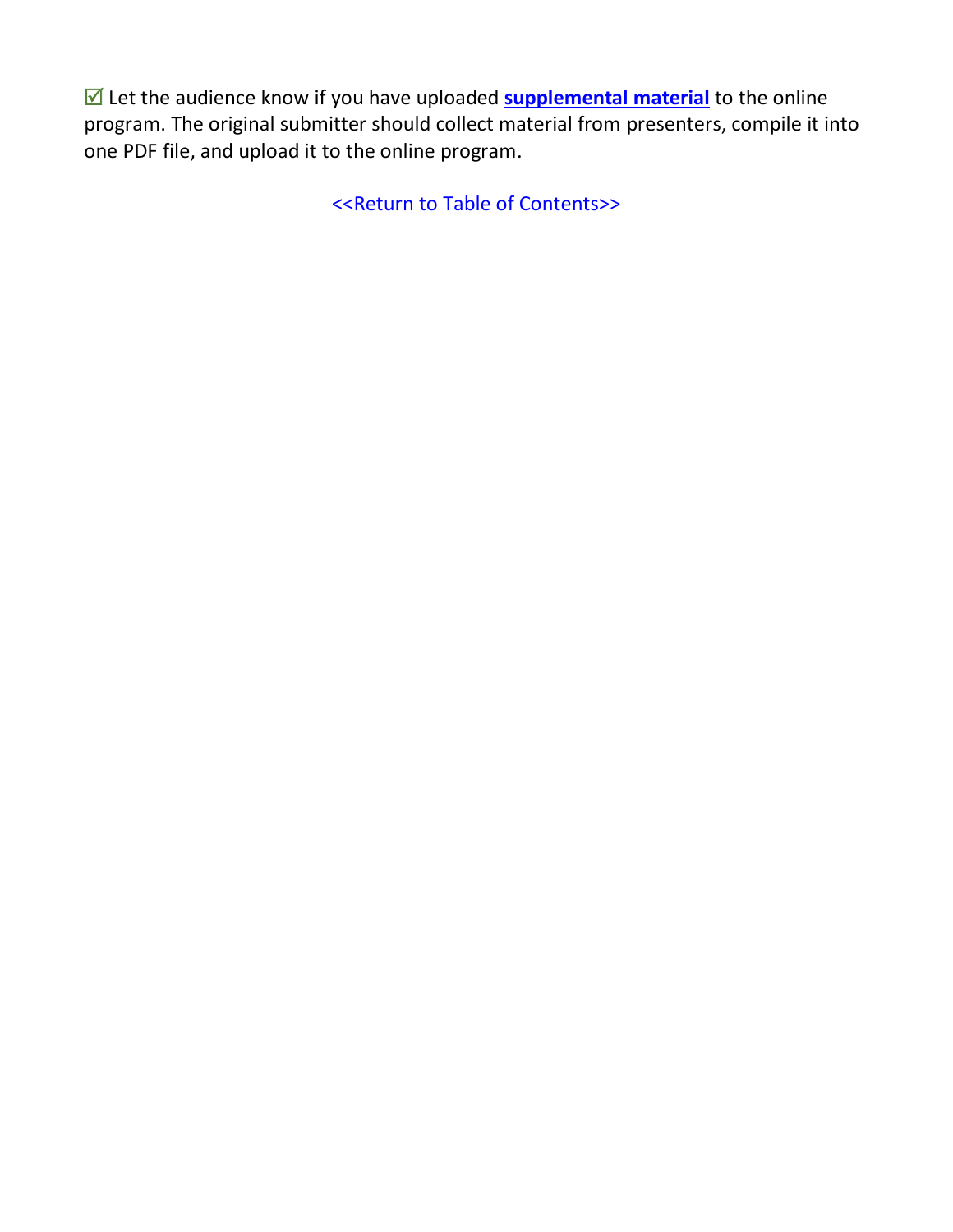### **Workshop Session Details & Reminders**

<span id="page-12-0"></span>A Workshop is an interactive demonstration or experiential session rooted in audience participation and active learning. **Half or more of the time must be dedicated to experiential learning and innovative, active audience participation.** Here are a few things to remember as you plan for your session:

 **Create a dynamic and engaging session with ample time dedicated to active audience participation**. If using PowerPoint slides, be sure that the slides enhance and are not a replacement for what you are saying. In other words, keep bullet points and text to a minimum and don't just read your slides to the audience.

 Bring your presentation material, if applicable, on a **USB drive/memory stick**. Do not rely on a cloud drive or online storage site to load your presentation material onto the provided laptop.

■ Arrive 10-15 minutes before your session begins so you have time to load any presentation material on to the laptop and get the "lay of the land".

■ Let the audience know if you have uploaded **[supplemental material](#page-15-0)** to the online program.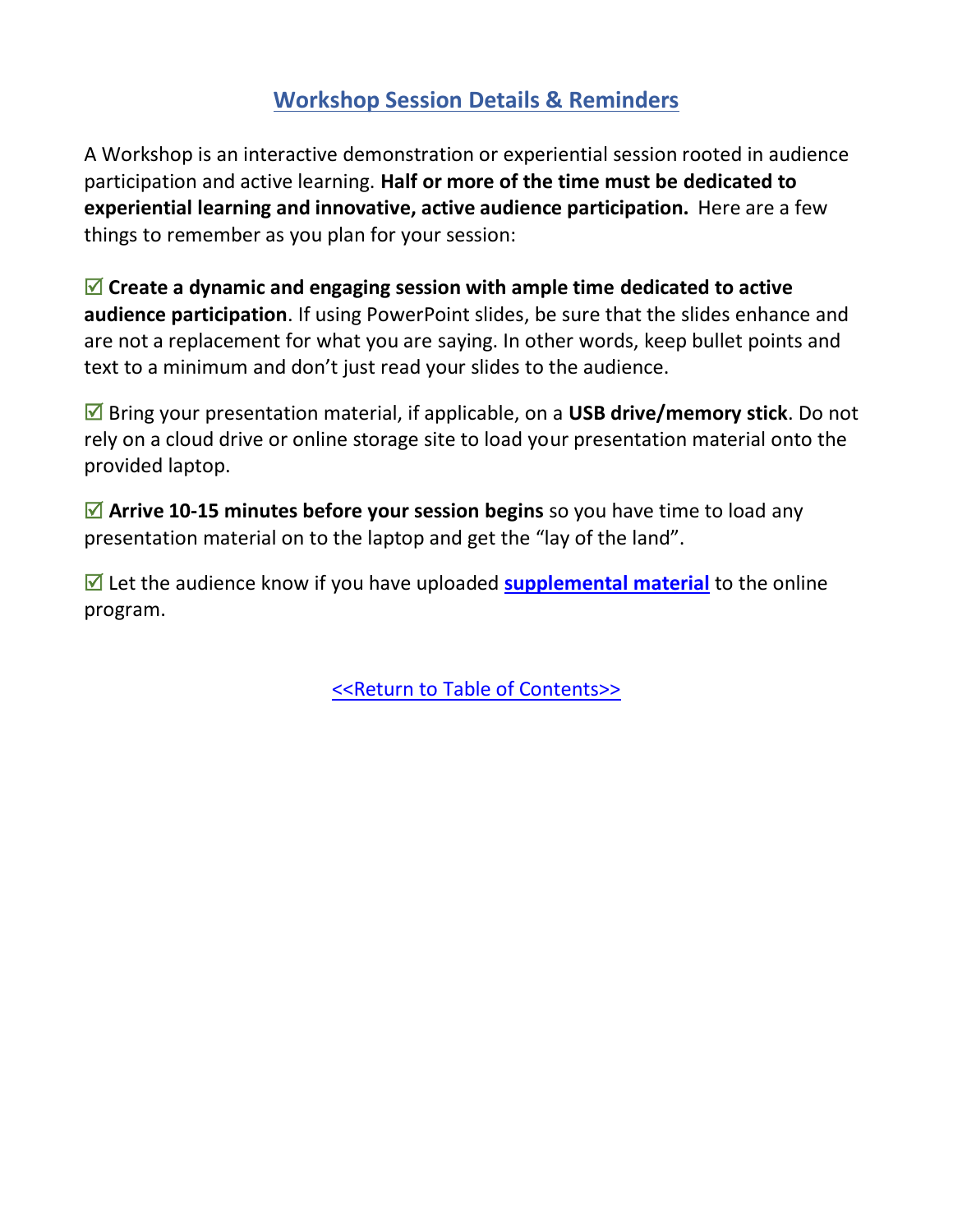### <span id="page-13-0"></span>**Templates, Audiovisual, Internet Access, & Technical Assistance**

#### *POWERPOINT TEMPLATES*

Looking for conference themed slide templates for your presentation? We've got you covered! 6 different templates are available [here.](https://docs.google.com/presentation/d/1k9nQ6EplAMG4h7xG741ZpVP3_16j2mDn/edit?usp=sharing&ouid=105380086823706280915&rtpof=true&sd=true)

#### *AV EQUIPMENT*

ILA provides the following AV equipment for Panel, Presentation, Symposium, and Workshop sessions:

- $\triangledown$  PC laptop loaded with Office Suite
- $\blacksquare$  LCD projector and screen
- $\triangledown$  Flip charts and markers

 $\boxtimes$  ILA does not provide wireless presentation remote controls (aka clickers). You are welcome to bring your own clicker to use during your session.

 $\boxtimes$  ILA does not provide microphones or auxiliary laptop speakers. If having amplified sound is important or necessary for your session, please consider traveling with your own equipment.

We strongly encourage all presenters to **use the laptops that are provided** in the presentation rooms. Given that there are sometimes up to 4 presentations in a session, switching back and forth between laptops can be very disruptive to the flow of the session and can take up precious presentation time, not to mention the risk of the switch not going smoothly and technical support being needed. Therefore, please **bring your presentation, if applicable, on a USB drive/memory stick, and load it onto the laptop 10-15 minutes before your session begins.** 

**Note:** No AV equipment or electricity will be provided for the Interactive Roundtable Discussion or Developmental Roundtable Discussion sessions.

#### *INTERNET ACCESS*

 $\triangledown$  WiFi is open and free at the University of Portsmouth. The access code will be available at the registration desk.

**IMPORTANT:** If you are relying on Internet access for the success of your presentation/session, please be aware that **we cannot guarantee connectivity or bandwidth** as it will vary depending on the number of users accessing it at the time. Please have a backup plan in place.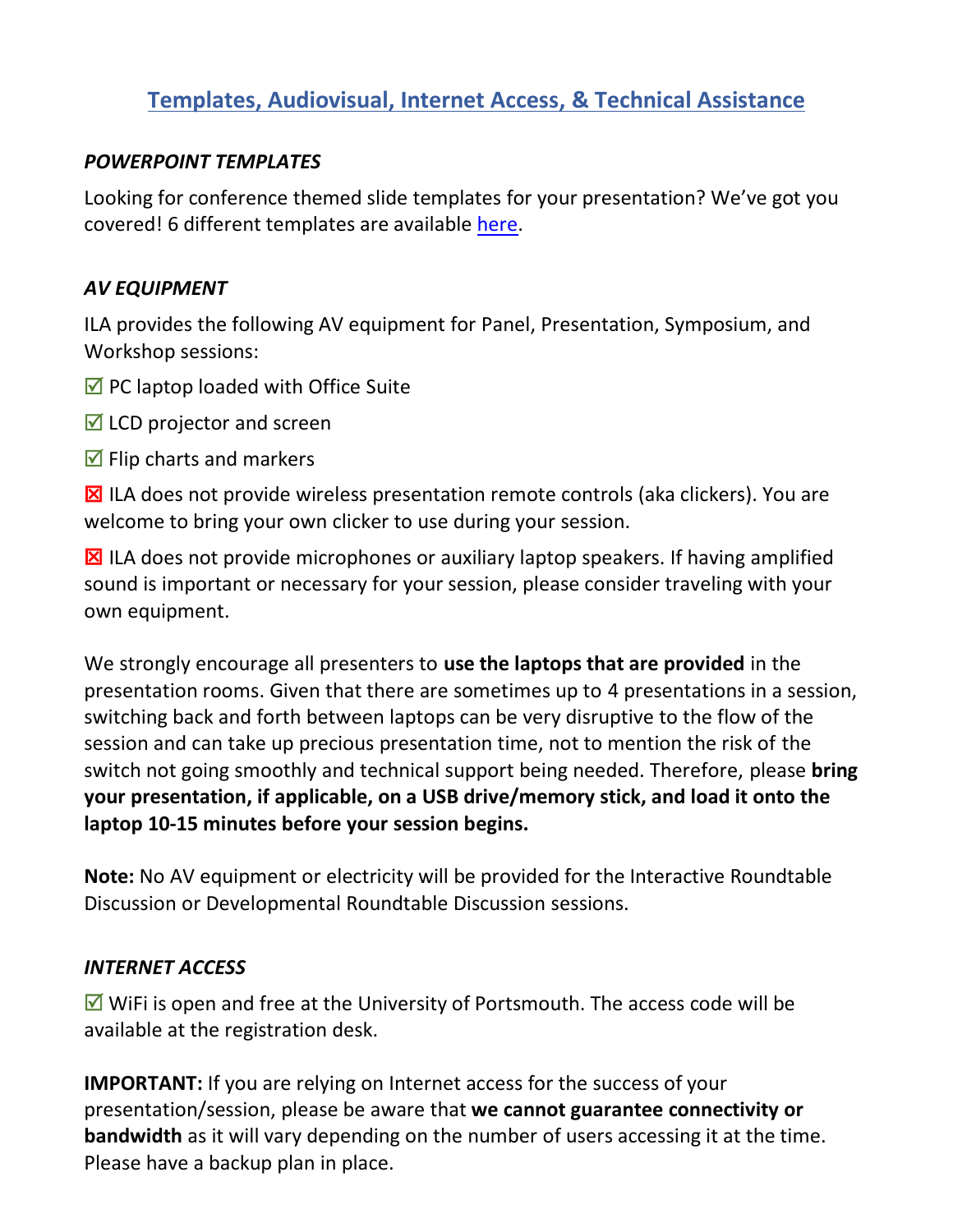#### *TECHNICAL ASSISTANCE*

If you encounter technical difficulties during your session, please notify the University of Portsmouth student assigned to your room. They will be able to assist or find a technician to help.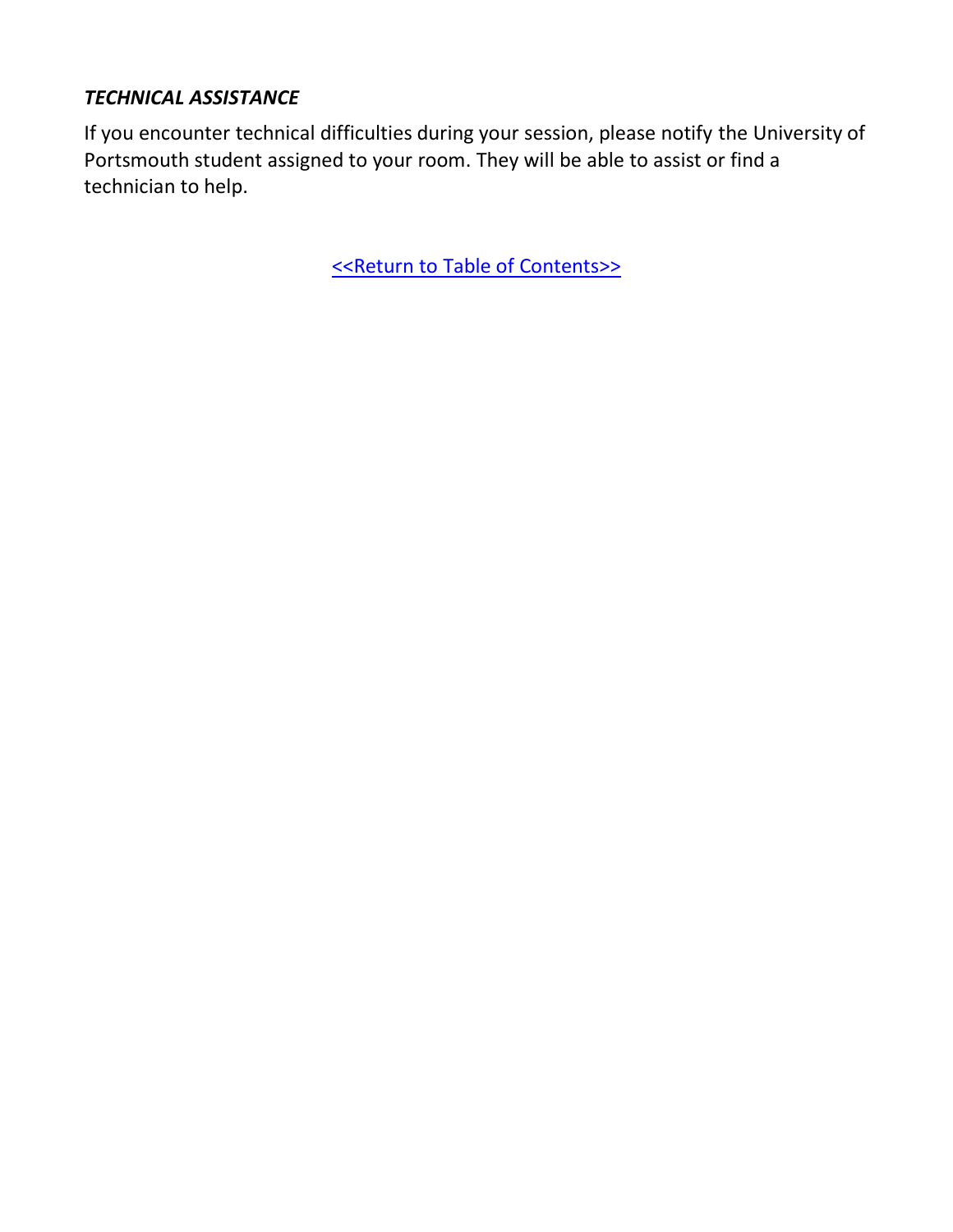### **Supplemental Material & Handouts**

<span id="page-15-0"></span>We encourage you to upload supplemental material that you would like to share with attendees to the online program site **prior to your session**; however, the system will remain open for uploading indefinitely. Examples of supplemental material to upload include:

- handouts
- a copy of a PowerPoint presentation
- a paper
- information about presenters
- CVs
- information about your research or program
- a combination thereof

Access to this material will be available to anyone that visits the 2022 Women and Leadership Conference [online program.](http://convention2.allacademic.com/one/ila/wlc22/) Instructions for how to upload are in the next section of this guide.

**IMPORTANT:** The system allows for **one (1) file** to be uploaded. If you want to include multiple documents (for instance multiple papers, handouts and a paper, handouts and a PowerPoint presentation, an original paper and a PowerPoint presentation, etc.), you will need to **create one file** that contains all the material you want to upload. The easiest way to do this is to convert each item into a PDF and then combine them into one PDF file.

**IMPORTANT:** For submissions with more than one presenter, please **coordinate with the original submitter**. One person should gather all material from participants and then create one file to upload.

**IMPORTANT: Only the original submitter or individuals with editing access can upload a file**. If you follow the steps below and do not see a link to upload, then you do not have editing access. Please coordinate with the original submitter. If needed, you can request editing access. Contact [WLC2022CFP@theILA.org](mailto:WLC2022CFP@theILA.org?subject=Editing%20Access%20Needed) and include "Editing Access Needed" in the subject line and the name of the submission and the person who needs access in the body of the message.

In addition to uploading, **you may bring copies of your material/handouts** to your session in Portsmouth, but the online option saves paper, money, and space in your luggage. Presenters are responsible for creating, copying, and distributing handouts. The staff at University of Portsmouth will be able to help with any copy needs you have. Just stop by the registration desk and ask for help.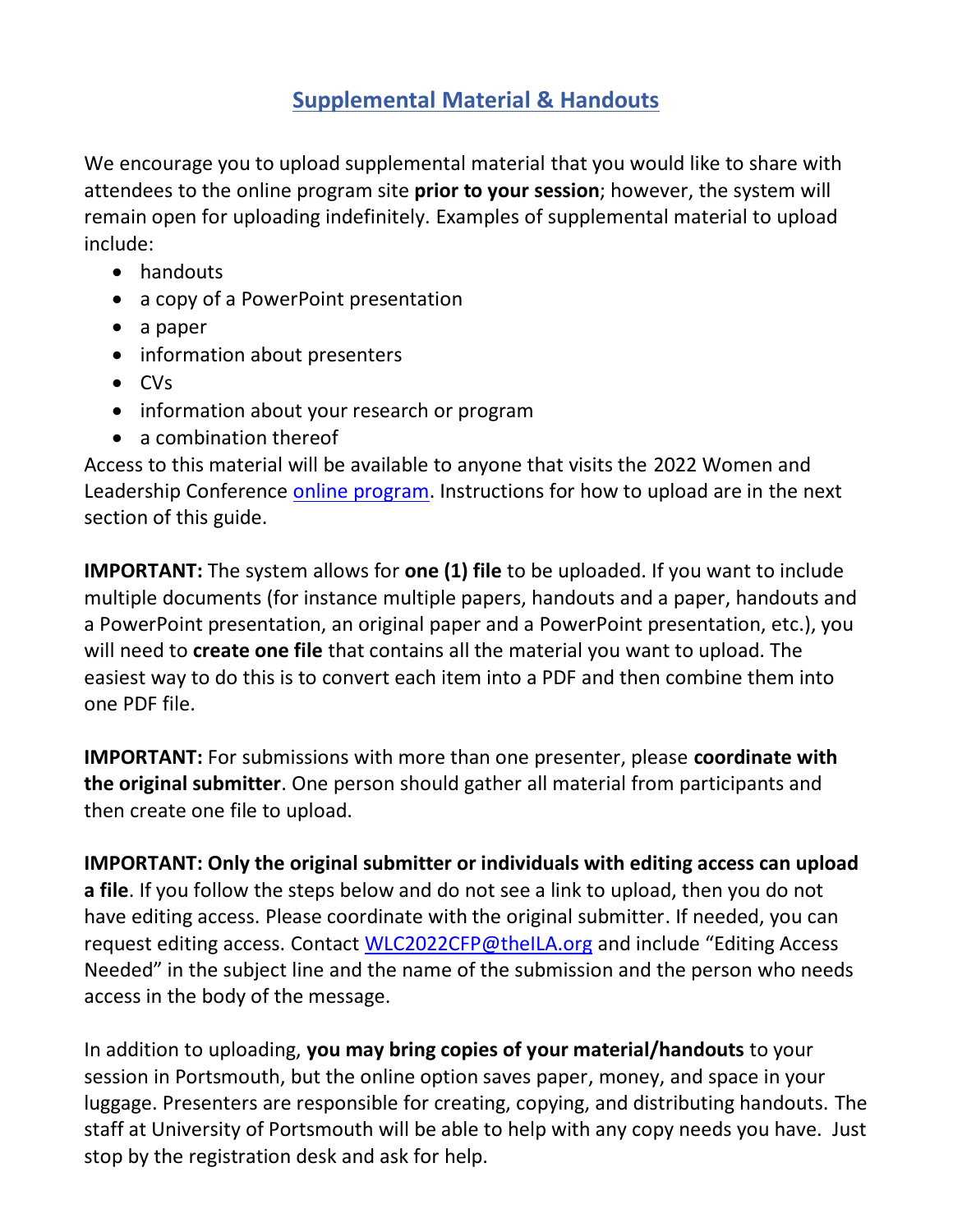We are sometimes asked: How many attendees might I expect in my concurrent session room? This is very difficult to predict because attendees do not have to register for individual sessions. Given the number of registrants and the number of sessions, we advise bringing a maximum of 20 copies or whatever you are comfortable traveling with. If you run out, direct people to your upload in the online program.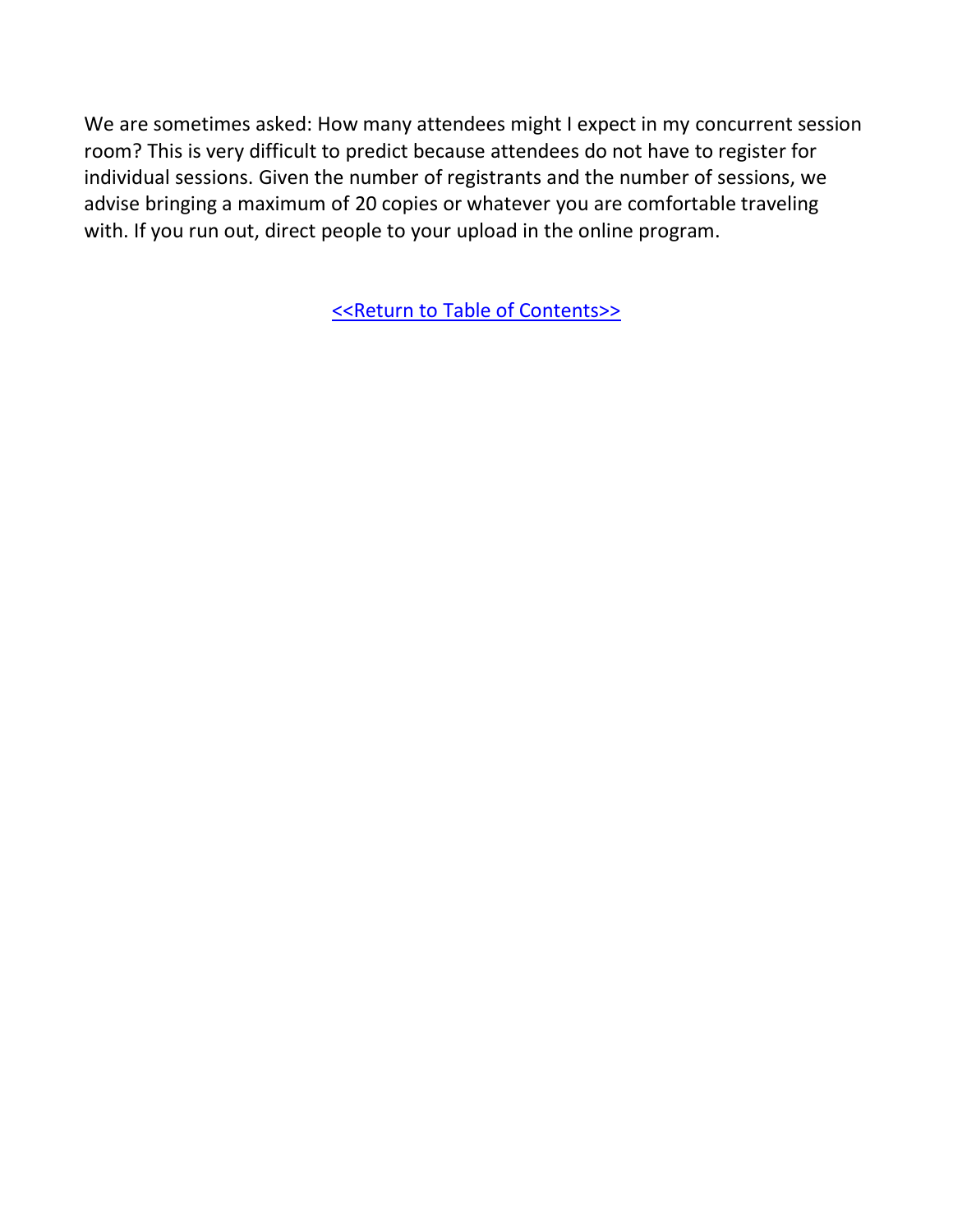#### **Instructions for Uploading Supplemental Material**

<span id="page-17-0"></span>1. **Log in** to All Academic (the online program/submission site) at

<https://convention2.allacademic.com/one/ila/wlc22/> by clicking on "Sign In" on the left side of the landing page.

| : im Interested In      |  |
|-------------------------|--|
| <b>Navigation Menu</b>  |  |
| 噩<br>Personal Schedule  |  |
| Q<br>Sign In            |  |
| <b>Information Menu</b> |  |
| Search Tips             |  |

Then enter your ILA username and password and click the "Sign In" button.

| Sign In                                                                             |
|-------------------------------------------------------------------------------------|
| If you have forgotten your username click here to retrieve it.                      |
| If you have forgotten your password click here.<br>To create an account click here. |
| User name                                                                           |
| Password                                                                            |
| Sign                                                                                |

If you have forgotten your username or password, click on the appropriate link above the username and password fields. **Please do not create a new profile**; your submission will only be accessible through the profile under which you submitted.

2. Under the Navigation Menu, click on "**Main Menu (Submission Site)**".

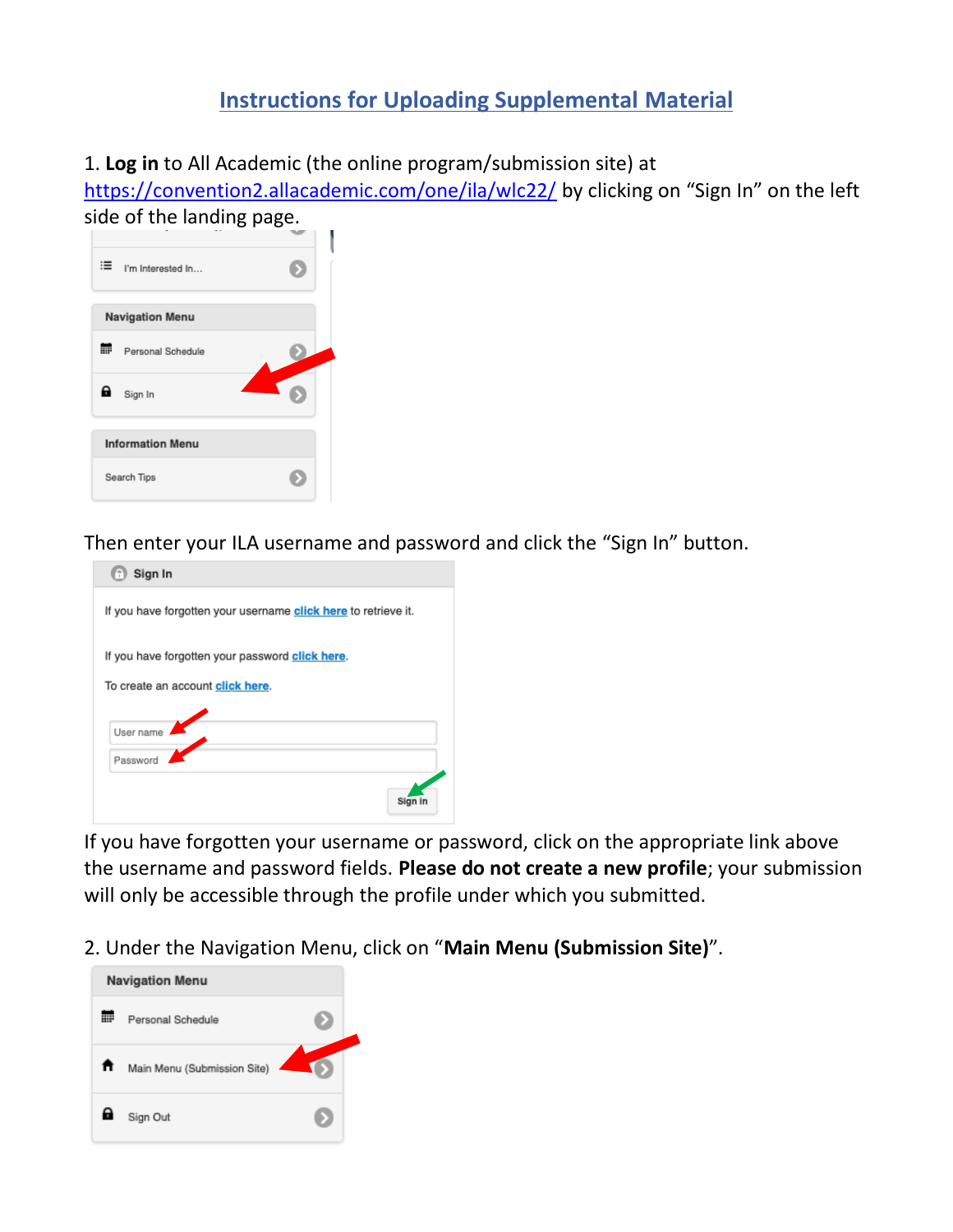3. Under Submitter Menu, click on "**Access Submission Information**".

| <b>Submitter Menu</b>                                 |
|-------------------------------------------------------|
| View the Online Program                               |
| <b>Access Submission Information</b>                  |
| Submit a new proposal or access a submitted proposal. |
| <b>Message Center</b>                                 |
| Read messages sent from this site.                    |

4. In the Submissions tab, you'll now see a list of your submission(s). To the right of a title will be an "**upload**" link. Click on the word "upload".

| <b>MAIN MENU</b><br><b>SUBMISSION MENU</b><br>LOGOUT<br><b>HELP</b>                                                                     |                 |                |
|-----------------------------------------------------------------------------------------------------------------------------------------|-----------------|----------------|
| <b>Submit a Proposal</b>                                                                                                                |                 |                |
| To submit a proposal, select the "Submit a New Proposal" link below.                                                                    |                 |                |
| Do not use your browser's back button.                                                                                                  |                 |                |
| <b>Submit a New Proposal</b>                                                                                                            |                 |                |
| Closed: Submit A New Proposal                                                                                                           |                 |                |
| <b>Edit Submitted Proposals</b>                                                                                                         |                 |                |
| A list of all of the proposals that you have submitted appears below. Click on the appropriate link to edit or delete your<br>proposal. |                 |                |
| <b>Submissions</b><br><b>Participations</b>                                                                                             |                 |                |
| Showing 1 through 30 of 30 records.                                                                                                     |                 |                |
| ## Summary                                                                                                                              | <b>Status</b>   | Action         |
| 1<br>Test - Presentation, <sup>*</sup> Individual Test Profile                                                                          |                 | upload         |
| Individual Submission type: Presentation                                                                                                | <b>Accepted</b> | review summary |

**If you do not see the title listed under the Submissions tab, it means that you do not have editing access to that submission.** Please coordinate with the original submitter. If needed, you can request editing access. Contact [WLC2022CFP@theILA.org](mailto:WLC2022CFP@theILA.org?subject=Editing%20Access%20Needed) and include "Editing Access Needed" in the subject line and the name of the submission and the person who needs access in the body of the message.

5. Near the bottom of the next page, click on "**Choose File**" to browse your computer and select the document to upload. You may upload one of the following formats: PDF, Microsoft Word (.doc is preferred over .docx), or Rich Text Format(rtf); however, we recommend that you **convert your file to PDF format**. Note that files cannot exceed 10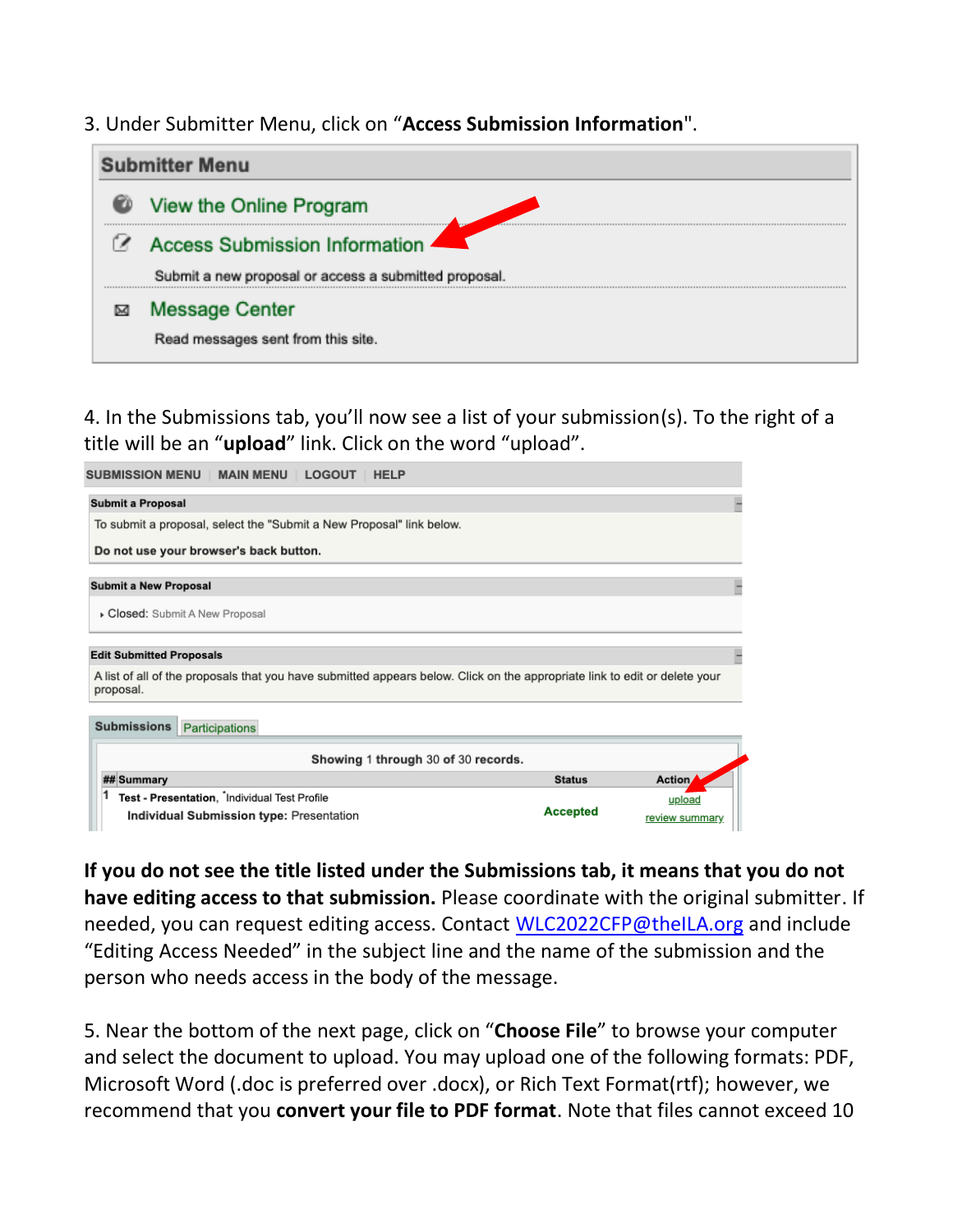#### MB.



6. Select the appropriate file from your computer and click "**Open**" to upload it to the system. The name of the file will appear next to "Choose File". Click the "**Accept and Continue**" button to complete the upload.



You will see a confirmation screen and will also receive a confirmation email within twenty-four hours. Uploads typically are viewable immediately; however, in rare cases, the conversion may take up to 72 hours.

If at any time you want to replace the uploaded file with a revised version, simply follow these same steps, choose the new file, and it will replace the one you previously uploaded.

Once a file has been uploaded for a presentation/session, a "Download" button will appear at the top of a presentation/session's information page in the online program.





#### Benevolent Sexism and Female Leader Self-Efficacy